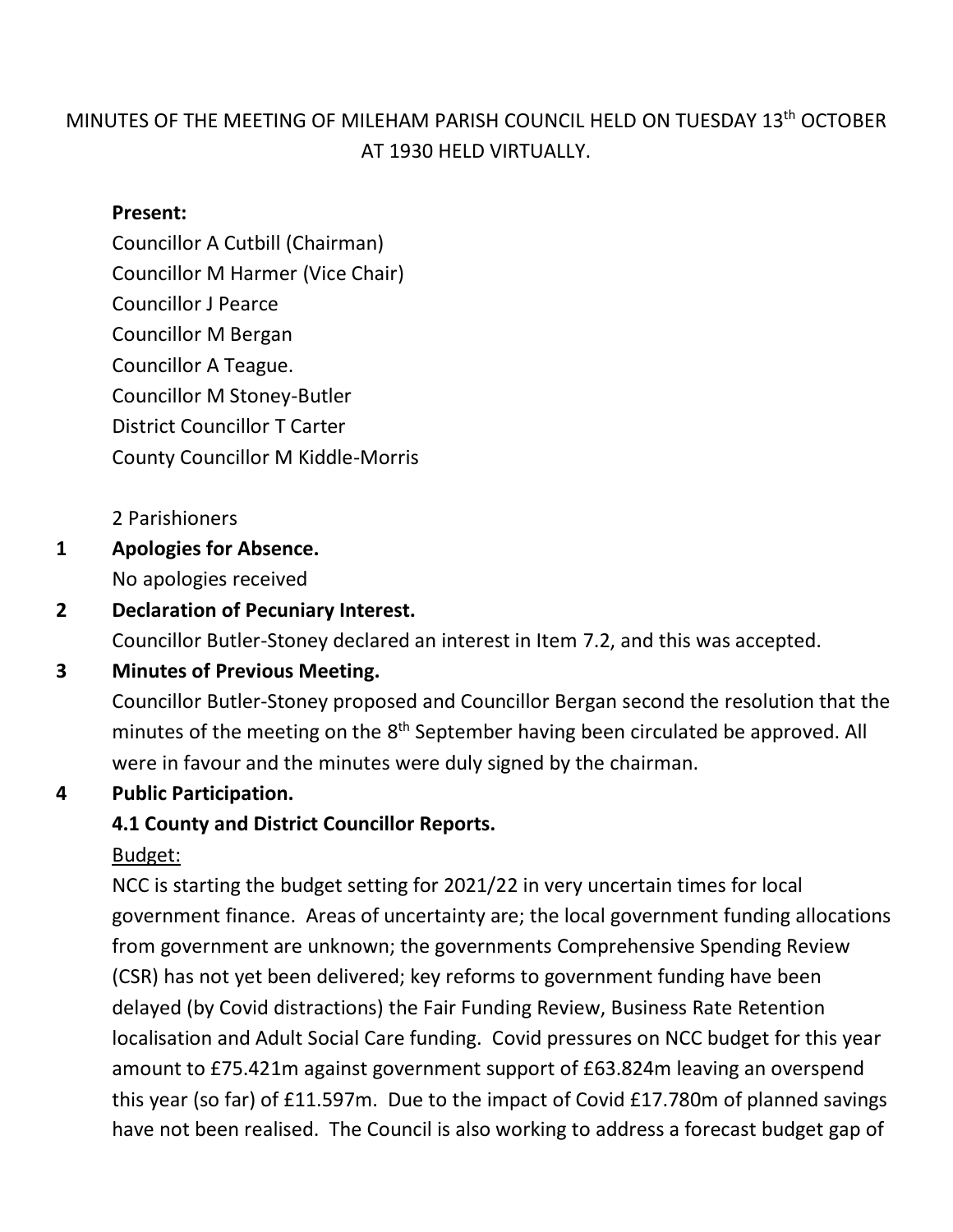£45.434m for 2021/22 prior to any Covid impacts. Many of the additional costs, lost income and undeliverable savings experienced in this financial year may have an extended impact on the 2020/21 budget. The Cabinet meeting on the 5<sup>th</sup> October will not be able to fully address the forecast budget deficit, further work will be required to identify further saving options.

#### Local Government:

NCC and other Norfolk local authorities have written to government to request that any Local Government Review is delayed until the effects of Covid 19 on the economy, council services and budgets are returned to normal. LGR is an expensive and disruptive process to undertake and, although projected to save money, is best carried out when there is stability in local government.

### **District Councillor Carter reported.**

Breckland Council has adopted a new housing policy which will enable vulnerable and disabled people to access new funding and support to meet their bespoke housing needs.

The revised Housing Assistance Policy will see funding ring-fenced to help disabled residents to live more independently in their own homes and improve housing conditions for vulnerable residents. The previous policy already offered grants of up to £30,000 per household to help pay for adaptions, but the newly revised policy will now include the option for owner-occupiers to take a loan of £10,000 if disabled adaptions cost more than the initial £30,000 grant. In addition, a new relocation grant of up to £6000 is being made available to help disabled residents move to a more suitable property, if their current property cannot be adapted to meet their specific needs. A separate grant of up to £5000 will also be available to help remove potential hazard, such as major electrical problems or roof repairs, in a resident's home, while grants of £500 will support day to day living by paying for minor safety and security alteration in the home.

Cllr Alison Webb, Executive Portfolio for housing at Breckland Council, commented "This new policy will help our disabled and vulnerable residents make essential and bespoke housing adaptations that will enable them to continue living independent lives." Residents interested in finding out more about the new scheme should visit [www.breckland.gov.uk/housing-grants](http://www.breckland.gov.uk/housing-grants)

Breckland Council is encouraging householders to come forward to access grants which can help pay for energy-saving insulation and heating for their homes. The new Green Homes Grants scheme will see eligible homeowner's and landlords given a voucher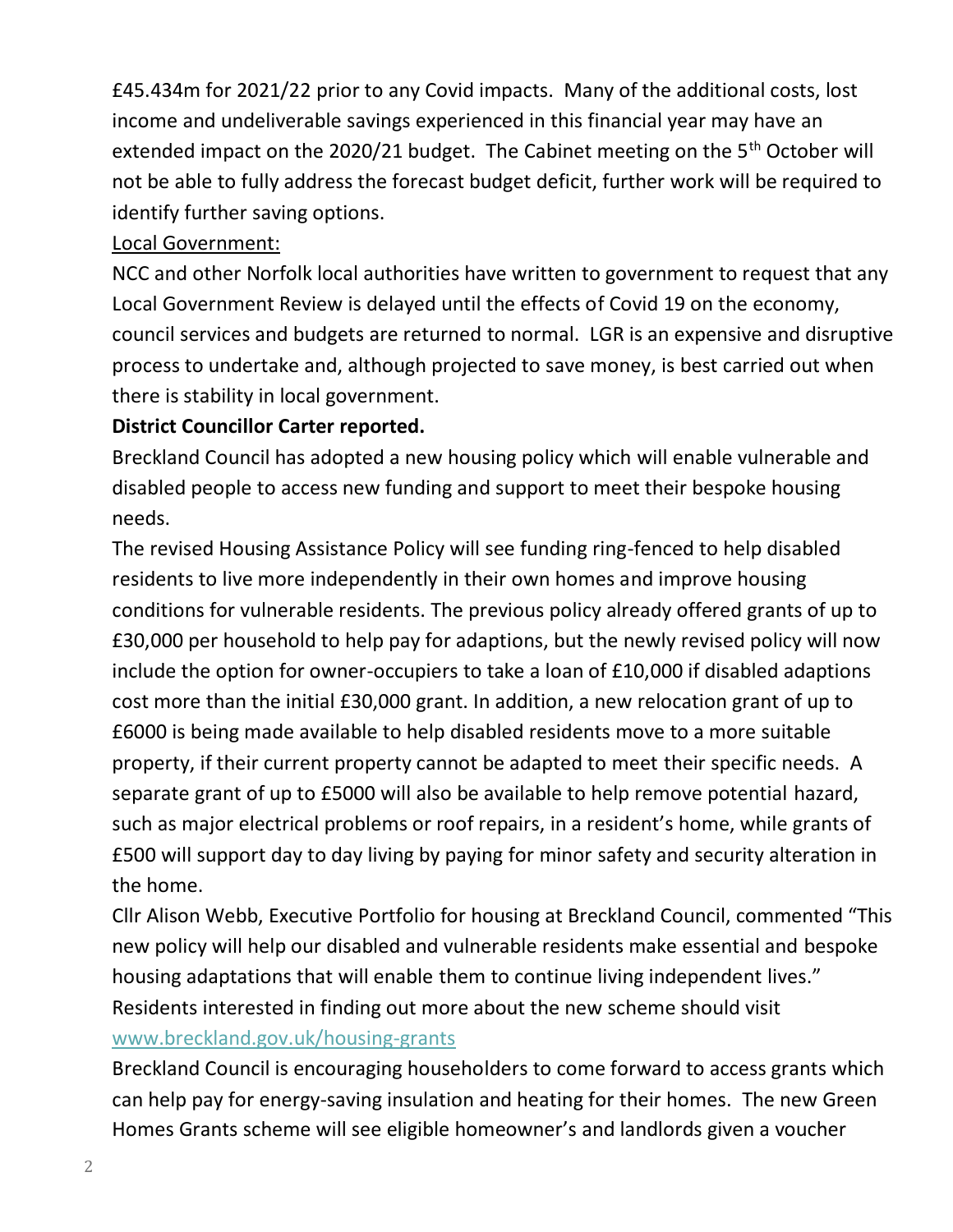towards the cost of installing energy-efficient and low carb heating which could help save them up to £600 a year on energy bills. The voucher can cover up to two-thirds of the cost of qualifying improvements and the maximum value of the voucher is £5000. Homeowners who have a member of their household in receipt of qualifying means tested benefit can get extra help, covering 100% of the cost of the improvements (up to £10,000). The Green Homes Grant Scheme, which is administered in Breckland by Norfolk County Council, covers energy solutions. Advice is provided as to which measures may be best suited to resident's homes.

To find out more and check if you are eligible for the scheme, please visit the Simple Energy Advice website: www.simpleenergyadvice.org.uk/pages/green-homes-grant.

### **4.2 Public Comments**

No public comments received.

#### **5 Highway**

## **5.1 To note any new problems within the parish.**

Councillor Harmer reported that she witnessed a Parishioner letting his dog foul on the playing field near the equipment and didn't pick it up. He drove to the playing field and she was not able to take a note of his registration but not many cars park on the Green at the front of the playing fields. The clerk will monitor this.

Councillor Harmer reported that some new gates have been installed on the Stanfield road and some of the hedging has been removed to install them. County Councillor Kiddle-Morris is going to visit the site to see if the hedges that were removed were protected.

### **5.2 An update on Highway matters**

The Public rights of way and Trail route at the top of Tittleshall Hill, which has a damaged fence, has been inspected and a repair will be carried out. The damaged railings on the bridge off back lane (the Nar valley), which is also a public right of way, has also been inspected and will be repaired. The potholes on the B1145 have been inspected and awaiting repair. All other items have been reported but awaiting inspection.

## **6 Planning**

## **6.1 Decisions**

6.1.1 3PL/2020/0837/HOU**-**Unicorn House, Proposed Open Porch-**Approved** 6.1.2 3PL/2020/0762/HOU**-**Church Cottages, Single Storey Extension-**Approved** 6.1.3 3PL/2020/0722/HOU**-**Omega Cottage, Erection of a single storey annex**-Approved** 6.1.4 3PL/20202/0722/F**-**Firs Bungalow-New dwelling to replace bungalow-**Approved**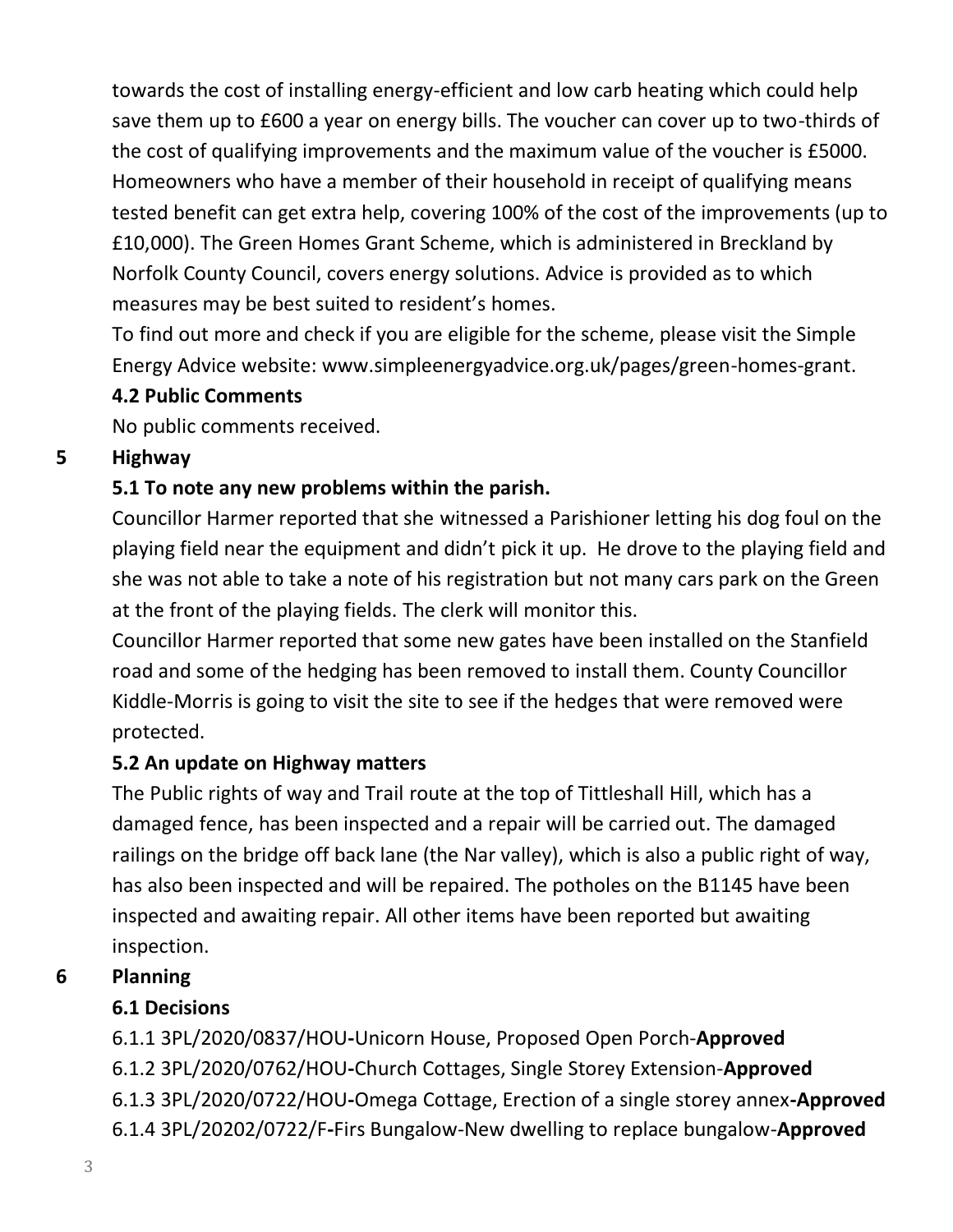## **7.2 Applications**

7.2 3PL/2020/1065/F**-**Extension to existing Commercial Building-Norfolk Mouldings, Beeston Road.

Unfortunately, not all Councillors have been available to comment on all the planning applications and therefore an email record has been maintained to monitor this.

## **7 Matters for report**

7.1 **Mileham Primary School**-County Councillor Kiddle-Morris has contacted the cabinet regarding the Sale of the School and no update has been received. The Mileham Parish council will continue to communicate their interest in becoming trustees' if a Charity is to be set up from the sale.

### **7.2 Mileham Pit**

It was agreed to take this item off the agenda to discuss the Mileham Pit next year.

### **7.3 School Transport**

The Clerk reported that further to a telephone conversation with an entitlement Officer at Norfolk County Council, the risk assessment form 2015 which stated that the route on the B11145 is available and contained no special factors that made it hazardous for walking. Since this phone call, they have agreed to reassess the route and will inform the Clerk with the findings.

### **7.4 Mileham Charities**

The Parish Council has not received any communication from the Mileham Charities. and no meetings have taken place for a few years. A letter was drafted to all the Trustees' requesting an update on the current situation. It was reported that the Chairman has now moved away from the area and a meeting will be arranged to elect a new Chairman and the Parish Council have requested an update asap.

### **7.5 Complaint from Breckland re: Churchyard**

The clerk was forwarded a letter from the District Councillor T Carter that had been sent to Breckland from a parishioner in Mileham. The letter was a complaint regarding the situation of the grass and graveyards that have been neglected at Mileham church. This situation has been going on for a few years and the Parish Council have NO responsibility for the Church or the Churchyard. The Clerk forwarded this letter to the churchwarden and enclosed a letter from the Parish Council, asking for a response on their reasons behind not keeping the grass and the graveyards clear and tidy. Unfortunately, the clerk hasn't received a response to the letter and has given the Churchwarden two weeks to respond to the Parish Council.

## **7.6 Poppy Appeal**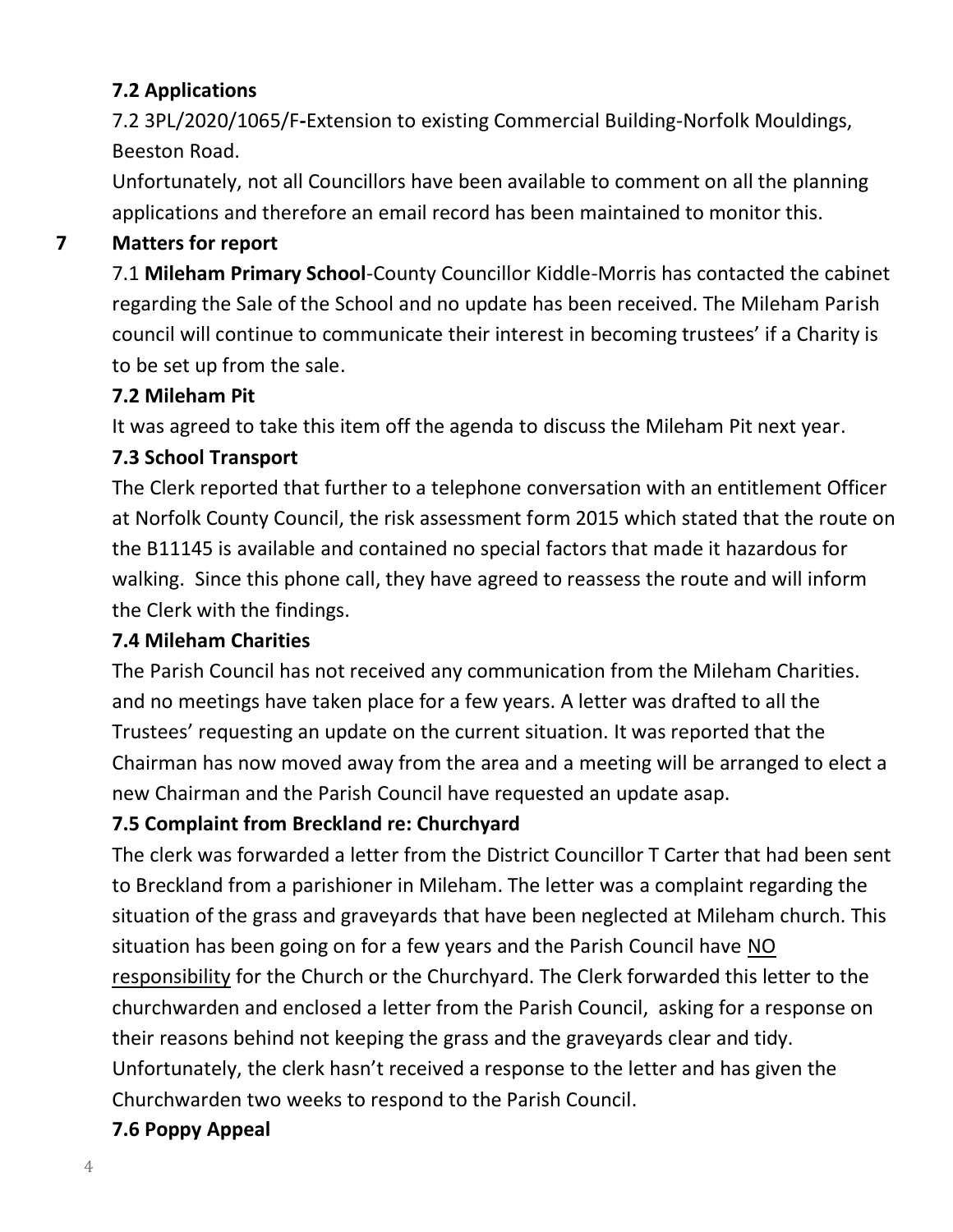All Councillors agreed that the PC will donate £30.00 to the Poppy Appeal.

## **7.7 Parish Partnership**

This will be added to the next agenda for discussion.

## **7.8 Potential survey to Parishioners**

Councillor Pearce suggested sending a survey to all the Parishioners in Mileham, a questionnaire will be drafted and agreed by all the Councillors. A discussion will take place on how best this will be circulated.

## **10 Finance**

## **10.1 Balances and cheques for authorisation as circulated.** Councillor Pearce Proposed and Councillor Butler-Stoney seconded the resolution on the authorisation of the cheques and balances.

**10.2 Budgets to be circulated.** Councillor Cutbill Proposed and Councillor Butler-

Stoney seconded the resolution on the budgets that were circulated.

- 11 Matters for next meeting (not for discussion)
- 12 Confirm that the next meeting of Mileham Parish Council: Tuesday 10<sup>th</sup> November 2020 Meeting Closed at 2058.